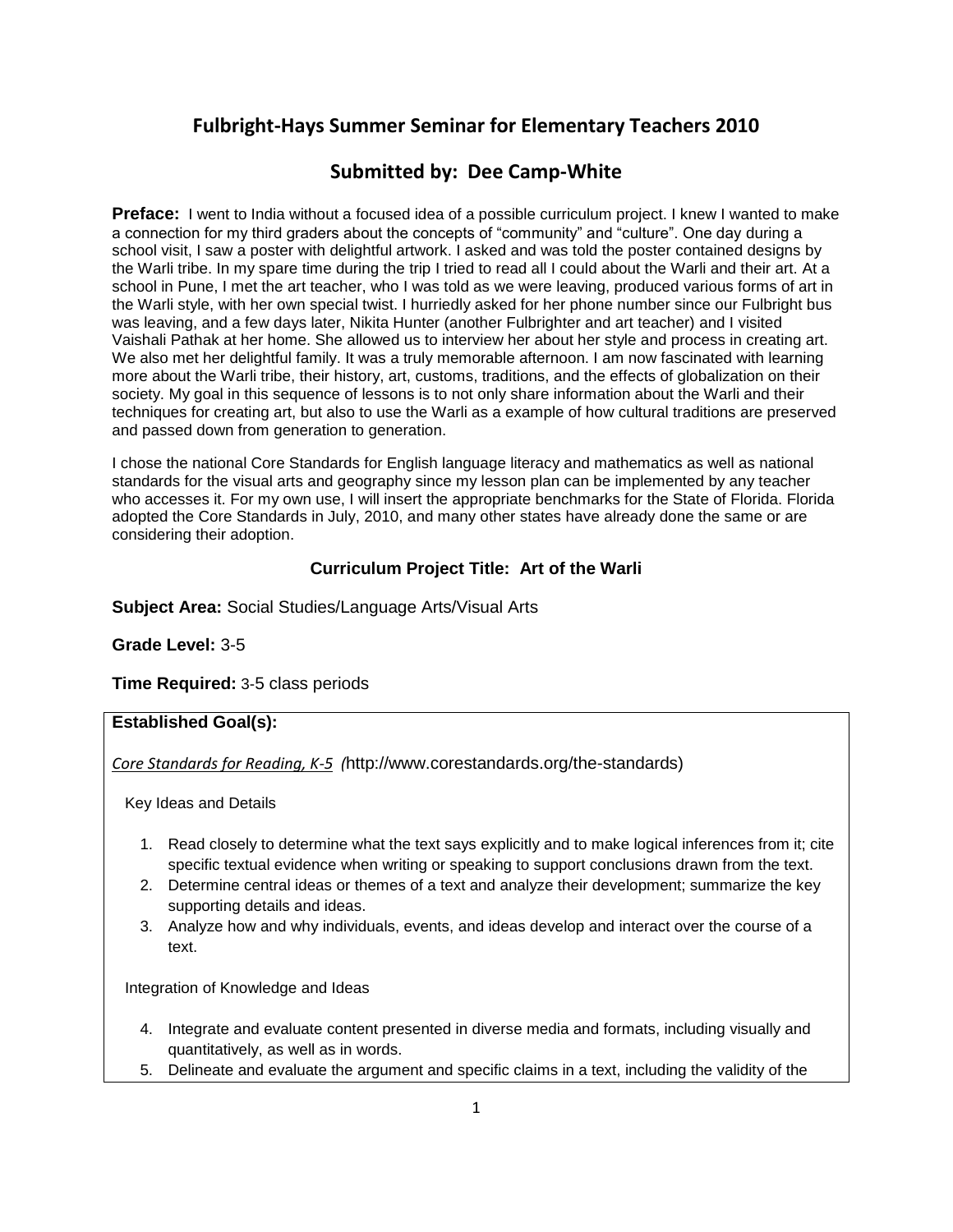reasoning as well as the relevance and sufficiency of the evidence.

6. Analyze how two or more texts address similar themes or topics in order to build knowledge or to compare the approaches the authors take.

*Core Standards for Writing, K-5:*

Text Types and Purposes

2. Write informative/explanatory texts to examine and convey complex ideas and information clearly and accurately through the effective selection, organization, and analysis of content.

Production and Distribution of Writing

4. Produce clear and coherent writing in which the development, organization, and style are appropriate to task, purpose, and audience.

*Core Standards for Mathematics, Geometry, Gr. K-5*

1. Reason with shapes and their attributes.

*Visual Arts Standards (*National Consortium of National Arts Education Associations)

NA-VA.K-4.4 Understanding the Visual Arts in Relation to History and Cultures

- Students know that the visual arts have both a history and specific relationships to various cultures
- Students identify specific works of art as belonging to particular cultures, times, and places.
- Students demonstrate how history, culture, and the visual arts can influence each other in making and studying works of art.

*National Geography Standards* (National Geographic)

6. How culture and experience influence people's perceptions of places and regions

| Understanding(s):                                                                                                                                                                       | <b>Essential Question(s):</b>                                                                   |  |
|-----------------------------------------------------------------------------------------------------------------------------------------------------------------------------------------|-------------------------------------------------------------------------------------------------|--|
| Students will understand that<br>Many activities that reflect the culture of the<br>1.<br>Warli tribe's daily life are the subjects of their<br>paintings.                              | What is culture?<br>1.<br>How is culture transmitted within a family,<br>community, or society? |  |
| The painters (originally women, although men<br>2.<br>are now participating in this traditional art form)<br>teach their children and grandchildren how to<br>paint in the Warli style. | What can be learned about Indian culture from<br>3.<br>the Warli tribal paintings?              |  |
| The Warli paintings are one example of how<br>3.<br>technology,<br>culture<br>(values,<br>of<br>aspects                                                                                 |                                                                                                 |  |
|                                                                                                                                                                                         |                                                                                                 |  |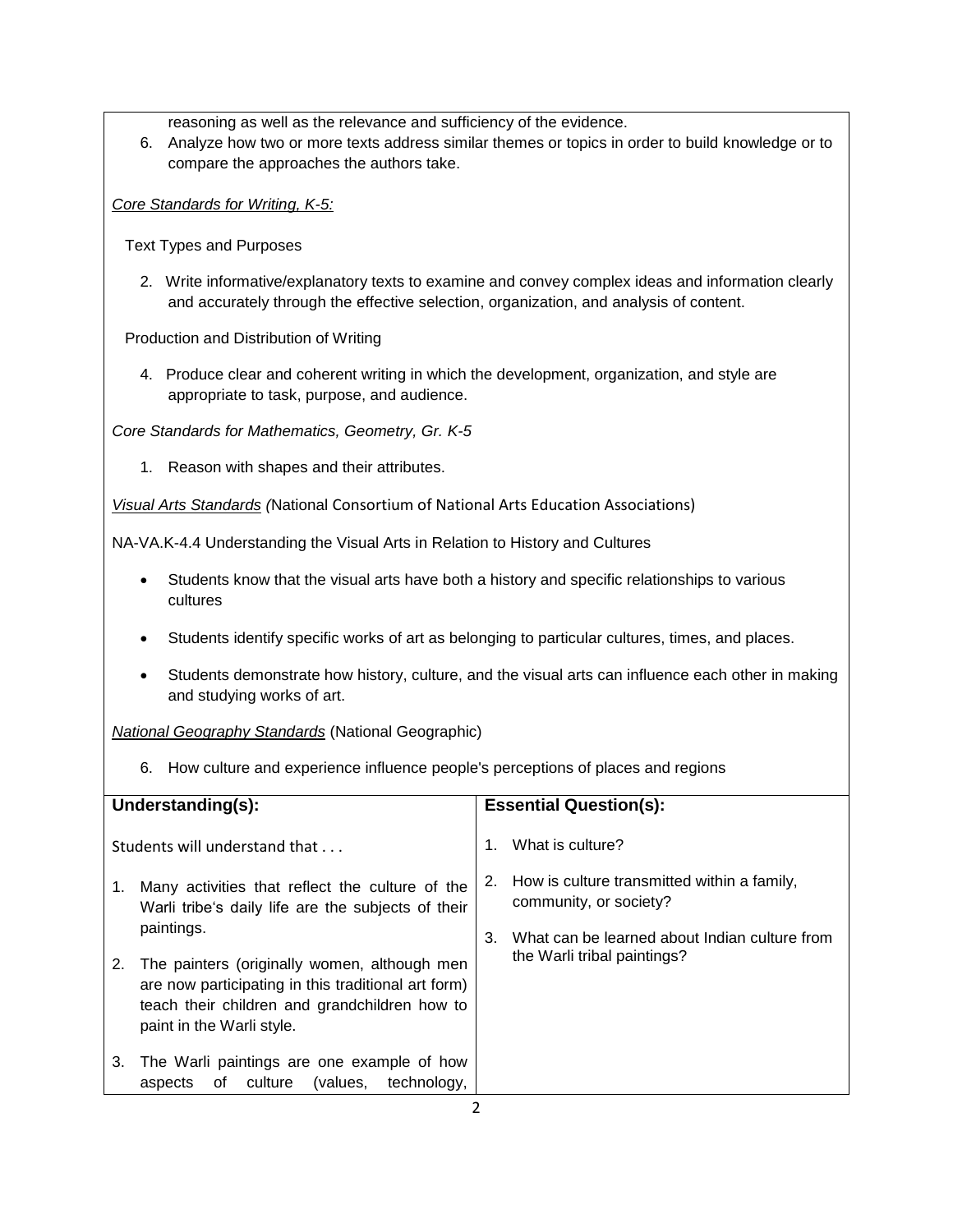| symbols, norms) are transmitted<br>from<br>generation to generation within a family,<br>community, or society.                                                                                                         |
|------------------------------------------------------------------------------------------------------------------------------------------------------------------------------------------------------------------------|
| 4. Children learn about the culture of his/her<br>family, community, and country through<br>everyday experiences with his/her family, at<br>school, at a religious service, and from TV,<br>groups, clubs, and sports, |

## **Students will know:**

- 1. Culture is all around and part of everything we think, do, and say.
- 2. We learn about our family, community and country from our daily experiences and the examples that we see on television, read in books, and belonging to a religious group or club that teaches specific values.
- 3. From the Warli paintings we can learn about daily life (clothing, plants, animals, chores) in the Indian countryside and the way Indian people celebrate holidays and festivals.
- 4. An artist (or musician) expresses ideas and feelings in his/her own unique way through a sketch, painting, sculpture, weaving, paper cutting, how a home is decorated, and even in cooking and baking!
- 5. Students will recognize experiences and skills that they have acquired from an older family member or through participation in a religious observance, membership in a group such as Boy or Girl Scouts, or playing a team sport, as the transmission of culture.

| <b>Performance Task(s)</b> |                                                                                                                                                                                                                                                                                                                   | <b>Vocabulary/Key Words</b>                                                                                                                                                                                                                                                                                                                                                                                                                                                                                                                                                                                                                                                                                                   |
|----------------------------|-------------------------------------------------------------------------------------------------------------------------------------------------------------------------------------------------------------------------------------------------------------------------------------------------------------------|-------------------------------------------------------------------------------------------------------------------------------------------------------------------------------------------------------------------------------------------------------------------------------------------------------------------------------------------------------------------------------------------------------------------------------------------------------------------------------------------------------------------------------------------------------------------------------------------------------------------------------------------------------------------------------------------------------------------------------|
|                            | learn new vocabulary<br>apply the concept of culture to his/her own<br>experiences<br>plan a project<br>write a reflective paper<br>learn a painting technique by observation<br>practice a painting technique<br>produce a piece of art<br>work cooperatively to plan, produce, and<br>review a finished product | Culture: the way of life of a group of people, to<br>include daily activities, family structures, customs,<br>religions, clothing, celebrations, art, and music.<br>Warli Tribe: Warli is the name of the largest tribe<br>found on the northern outskirts of Mumbai, in<br>Western India. Despite being in such close<br>proximity of the largest metropolis in India, Warli<br>tribesmen shun all influences of modern<br>urbanization.<br>Narrative Painting: a painting that tells a story,<br>generally about some person, place or activity that<br>the artist knows well.<br>Technique: the way in which an artist, musician,<br>writer, or craftsman uses his/her tools and the<br>steps of his/her creative process. |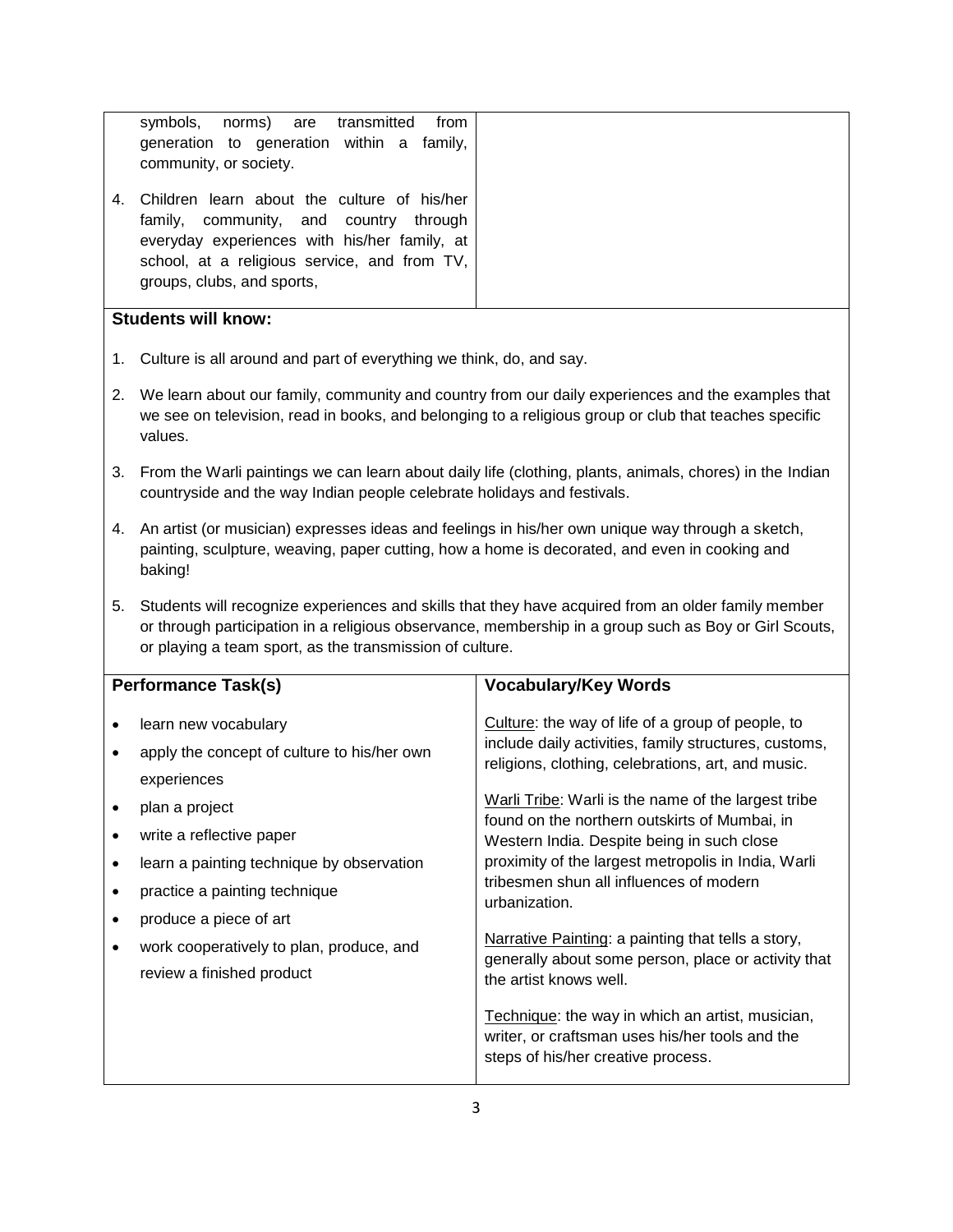## **Introduction for the Teacher**

The Warlis or Varlis are a scheduled tribe (recognized in the Indian Constitution) residing in the administrative districts of Thane, Nasik and Dhule in the state of Maharashtra, Valsad district of Gujarat, and Union territories of Dadra and Nagar Haveli, and Daman and Diu. The Warli staunchly preserve their traditional customs and way of life, despite their close proximity to the metropolis of Mumbai on the Western coast of India. Warli drawings on the walls of their homes were first discovered in the 1970s. Since that time, the simple designs have been popularized and are now reproduced by the Warli and others on paper, canvas, and in weavings that are sold all over India.

The Warli use simple geometric shapes, the circle, triangle and square, as the main design elements in their work. Scenes depict aspects of daily life, a festival, or a family ceremony. They may be used to invoke the good will of the gods. Since the Warli have no written language, the drawings are used to preserve tribal records and share tribal stories. Their art reflects the fact that slowing the Warli are adapting to conveniences of modern life. In a painting you may now find a bicycle!

(For more information about Warli art, you may consult the government of India website: [http://india.gov.in/knowindia/warlifolkpaintings.php\)](http://india.gov.in/knowindia/warlifolkpaintings.php)

## **Procedure/Pedagogical Technique/Instructional Strategy: The 5 Es Instructional Model**

(*http://enhancinged.wgbh.org/research/eeeee.html*)

## **Each of the "E"s below can be presented on separate days or may be combined as teacher judgment and available class time allow.**

#### Engage

Teacher will present a PowerPoint slide show of various Warli peasant paintings (separate file). As each is projected, students will talk about what the people are doing, where the event is taking place, etc. Students may realize that the scenes represent daily life of the Warli tribesmen in India. The teacher will reinforce the conclusion that the painter chose events and scenes that he/she has observed, not imagined.

## Explore

In small groups, students will brainstorm scenes from their daily lives that could be the subject of a painting. They will also examine examples of the paintings and notice the white on red/brown clay background and style of actual Warli paintings. Students will select a scene from their daily lives (school, homework, babysitting, shopping, playing outside, sports, music lessons, visiting relatives, a holiday celebration, etc.) to paint in the Warli style.

#### **Explain**

Students will plan a painting and prepare a preliminary sketch using washable markers, colored pencils, or white chalk on dark paper. A written summary of the event to be depicted will also be part of the planning process. In the written summary, students will explain the choice of subject and his/her visual concept of the event. Students will present their sketches and summaries to each other in small groups, and accept suggestions from peers that will enhance the final product. The teacher will then have a brief conference with each child about the planned painting and make suggestions as appropriate.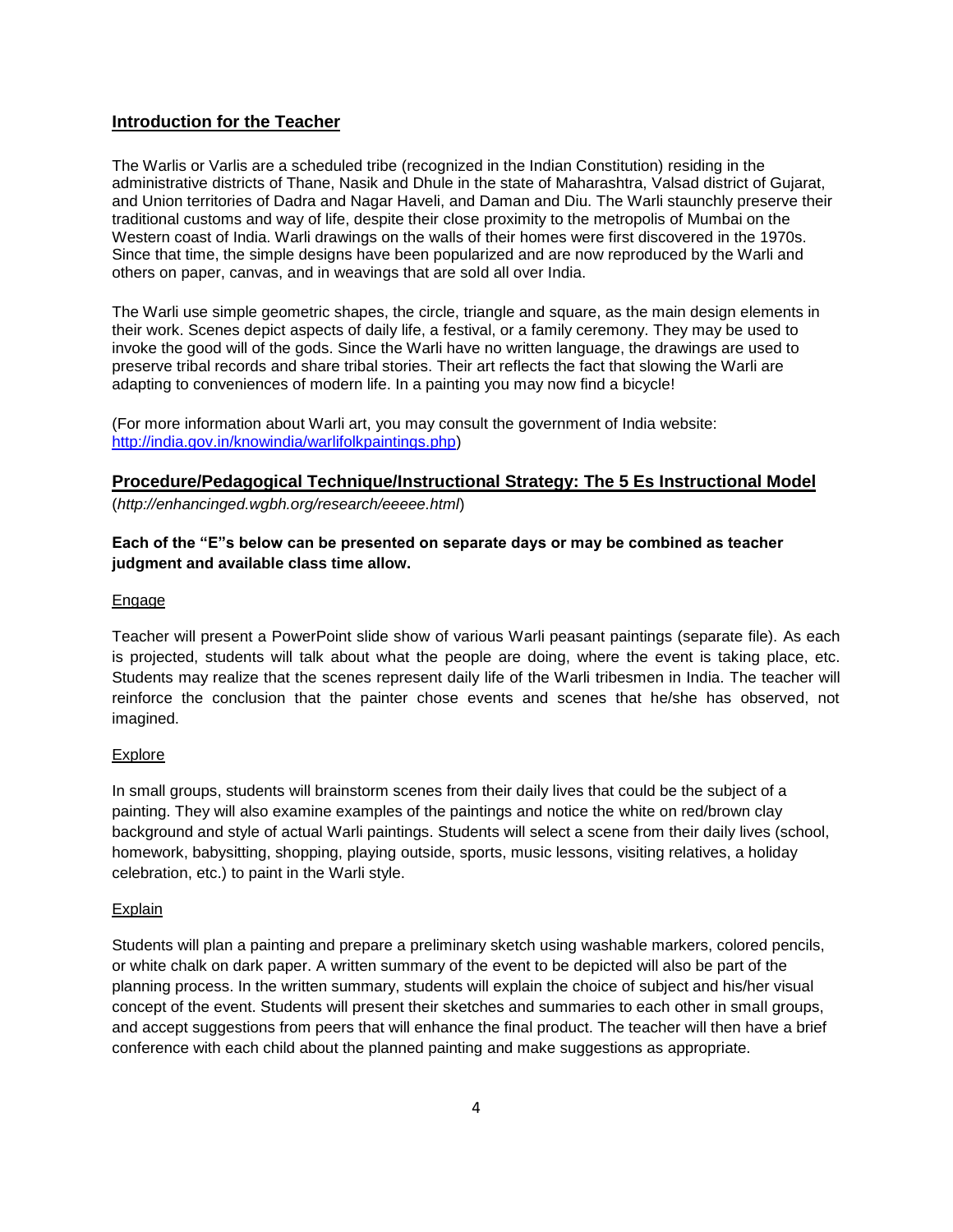## Extend

Given dark brown or black paper, brushes, and white paint, students will paint in the Warli style, using the basic shapes of triangle, circle, and square to develop outlines of people, landforms, homes, animals, and daily activities. Emphasis will be on telling a story and/or communicating not only the activity but also the feelings that accompany the particular event.

## Evaluate

- 1. Students will plan, draft, and produce a painting in the Warli style using tempera or washable acrylic paint. Teacher will assess by observation of student use of basic shapes, and depiction of everyday events.
- 2. Following discussions and activities, students will write a reflective narration of a behavior, belief or skill that they have learned from a parent, grandparent or other adult. Assessment will emphasize content indicating that student understands that stories and skills are shared by older adults with children as part of his/her culture.

## Discussion Points/Group Interaction

(See discussion points above included in the 5 Es.)

## Closure/Extension

- 1. Student artwork will be displayed for school-wide viewing.
- 2. In an interview format, students will present what they have learned about the Warli painters for broadcast on the weekly closed-circuit TV school news show.
- 3. Students will write a thank you note to the individual identified in his/her personal reflection as having transmitted some aspect of our American culture to the student.
- 4. Students will select 3 paintings by their peers to send to Vaishali Prathak, art teacher in Pune, India, who paints in the Warli style.

## Instructional Resources/Materials

- 1. PowerPoint presentation of Warli paintings depicting daily activities and special celebrations
- 2. Samples of Warli paintings acquired in India during July/August 2010.
- 3. Map of India (to show location of Maharashtra state, the metropolis of Mumbai, and the location of the Warli tribe on the northern outskirts of Mumbai)
- 4. White chalk, white tempera paint, paper, brushes
- 5. Reflective journals